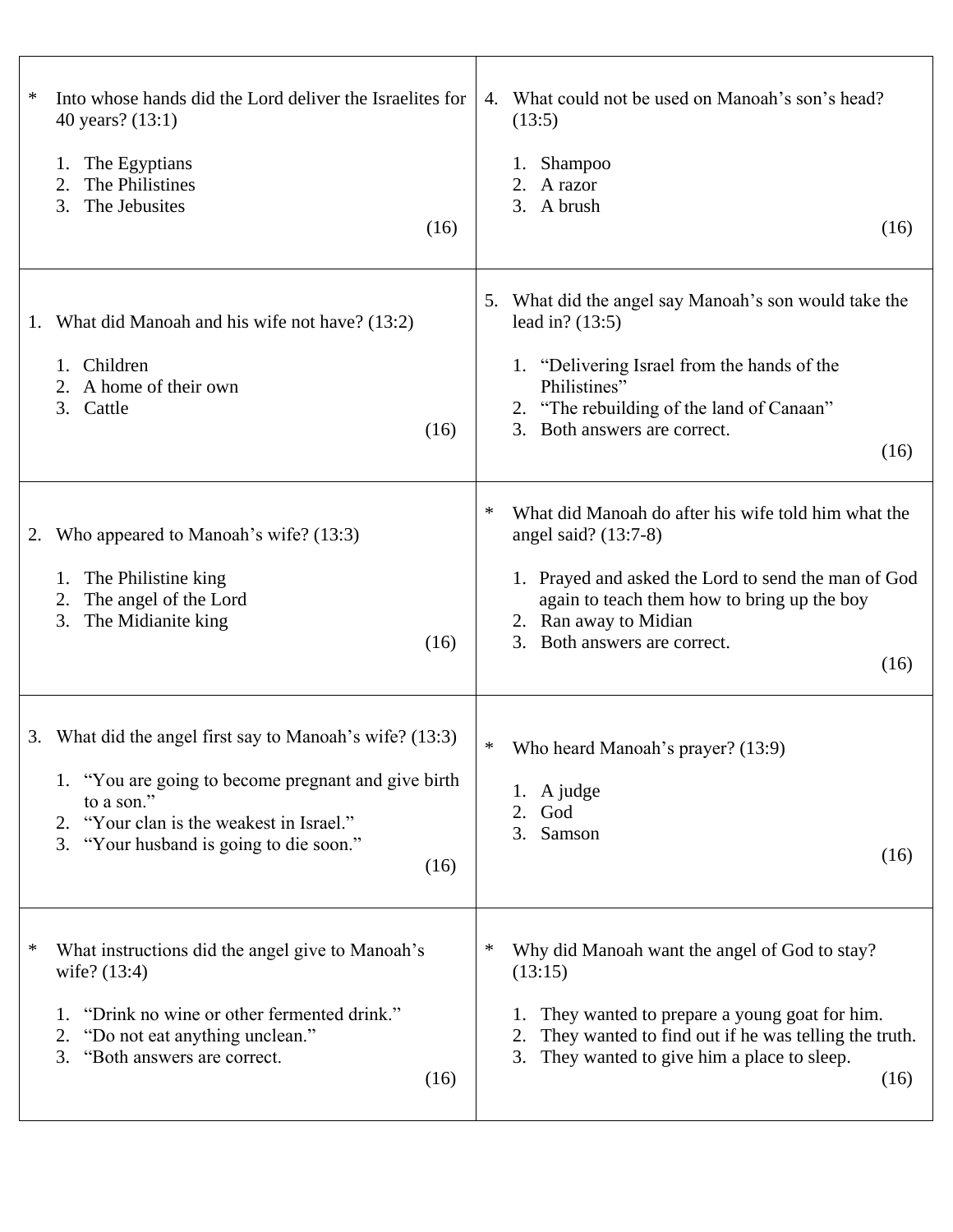| 4. | What could not be used on Manoah's son's head?<br>(13:5)<br>Shampoo<br>A razor<br>2.<br>3. A brush<br>(16)                                                                                                                                                 | ∗<br>Into whose hands did the Lord deliver the Israelites for<br>40 years? (13:1)<br>The Egyptians<br><b>The Philistines</b><br>The Jebusites<br>3.<br>(16)                                                                     |
|----|------------------------------------------------------------------------------------------------------------------------------------------------------------------------------------------------------------------------------------------------------------|---------------------------------------------------------------------------------------------------------------------------------------------------------------------------------------------------------------------------------|
|    | 5. What did the angel say Manoah's son would take the<br>lead in? $(13:5)$<br>1. "Delivering Israel from the hands of the<br><b>Philistines</b> "<br>2. "The rebuilding of the land of Canaan"<br>3. Both answers are correct.<br>(16)                     | What did Manoah and his wife not have? (13:2)<br>1.<br>1. Children<br>A home of their own<br>2.<br>Cattle<br>3.<br>(16)                                                                                                         |
| ∗  | What did Manoah do after his wife told him what the<br>angel said? $(13:7-8)$<br>1. Prayed and asked the Lord to send the man of<br>God again to teach them how to bring up the<br>boy<br>2. Ran away to Midian<br>Both answers are correct.<br>3.<br>(16) | Who appeared to Manoah's wife? (13:3)<br>2.<br>The Philistine king<br>1.<br>The angel of the Lord<br>$2_{\bullet}$<br>3.<br>The Midianite king<br>(16)                                                                          |
| ∗  | Who heard Manoah's prayer? (13:9)<br>1. A judge<br>2. God<br>3. Samson<br>(16)                                                                                                                                                                             | What did the angel first say to Manoah's wife? (13:3)<br>3.<br>1. "You are going to become pregnant and give<br>birth to a son."<br>2. "Your clan is the weakest in Israel."<br>3. "Your husband is going to die soon."<br>(16) |
|    | Why did Manoah want the angel of God to stay?<br>(13:15)<br>They wanted to prepare a young goat for him.<br>1.<br>They wanted to find out if he was telling the truth.<br>2.<br>They wanted to give him a place to sleep.<br>3.<br>(16)                    | ∗<br>What instructions did the angel give to Manoah's<br>wife? (13:4)<br>"Drink no wine or other fermented drink."<br>1.<br>"Do not eat anything unclean."<br>2.<br>3. "Both answers are correct.<br>(16)                       |

 $\overline{1}$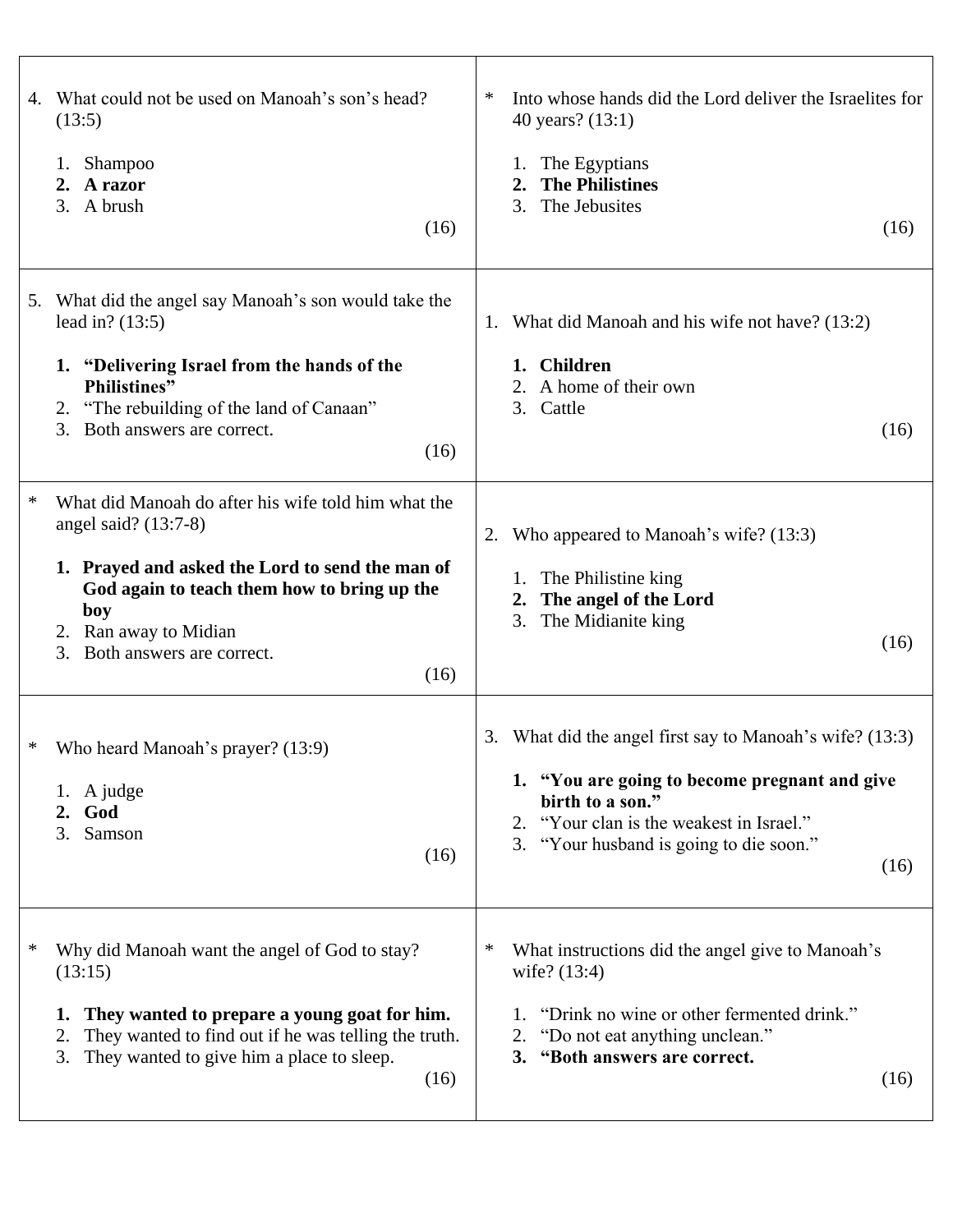| What did the angel tell Manoah and his wife to do<br>∗<br>with the burnt offering? $(13:16)$<br>"Throw it away."<br>1.<br>"Give it to the poor."<br>2.<br>"Offer it to the Lord."<br>3.<br>(16)                                                 | What did Manoah say when he realized they had seen<br>$\ast$<br>the angel of the Lord? $(13:21-22)$<br>"We are doomed to die!"<br>"We have seen God!"<br>3. Both answers are correct.<br>(16)                         |
|-------------------------------------------------------------------------------------------------------------------------------------------------------------------------------------------------------------------------------------------------|-----------------------------------------------------------------------------------------------------------------------------------------------------------------------------------------------------------------------|
| What did the angel of the Lord say was beyond<br>6.<br>understanding? (13:18)<br>His name<br>The ways of the Lord<br>2.<br>3.<br>His thoughts<br>(16)                                                                                           | What did Manoah's wife name her son? (13:24)<br>∗<br>Gideon<br>Manoah, Jr<br>2.<br>3.<br>Samson<br>(16)                                                                                                               |
| What did Manoah sacrifice to the Lord? (13:19)<br>∗<br>1. A year-old lamb<br>2. A grain offering and a young goat<br>Both answers are correct.<br>3.<br>(16)                                                                                    | 9. What happened to Samson while he was in Mahaneh<br>Dan? (13:25)<br>"He fell in love."<br>1.<br>"The Spirit of the Lord began to stir him."<br>Both answers are correct.<br>3.<br>(16)                              |
| 7. What amazing thing happened while Manoah and his<br>wife watched the burnt offering? (13:19-20)<br>"The Lord descended in a flame."<br>1.<br>"The angel of the Lord ascended in the flame."<br>2.<br>Both answers are correct.<br>3.<br>(16) | 10. Finish this verse: "The Lord delights in those who<br>fear him, who" (Psalm $147:11$ )<br>1. " put their hope in his unfailing love."<br>2. " love him, and respect him."<br>3. "stay far from all evil."<br>(16) |
| 8. What did Manoah and his wife do after they saw the<br>angel ascend in the flame? (13:20)<br>They "fell with their faces to the ground."<br>They "ran away in fear."<br>2.<br>"They offered another offering."<br>3.<br>(16)                  |                                                                                                                                                                                                                       |